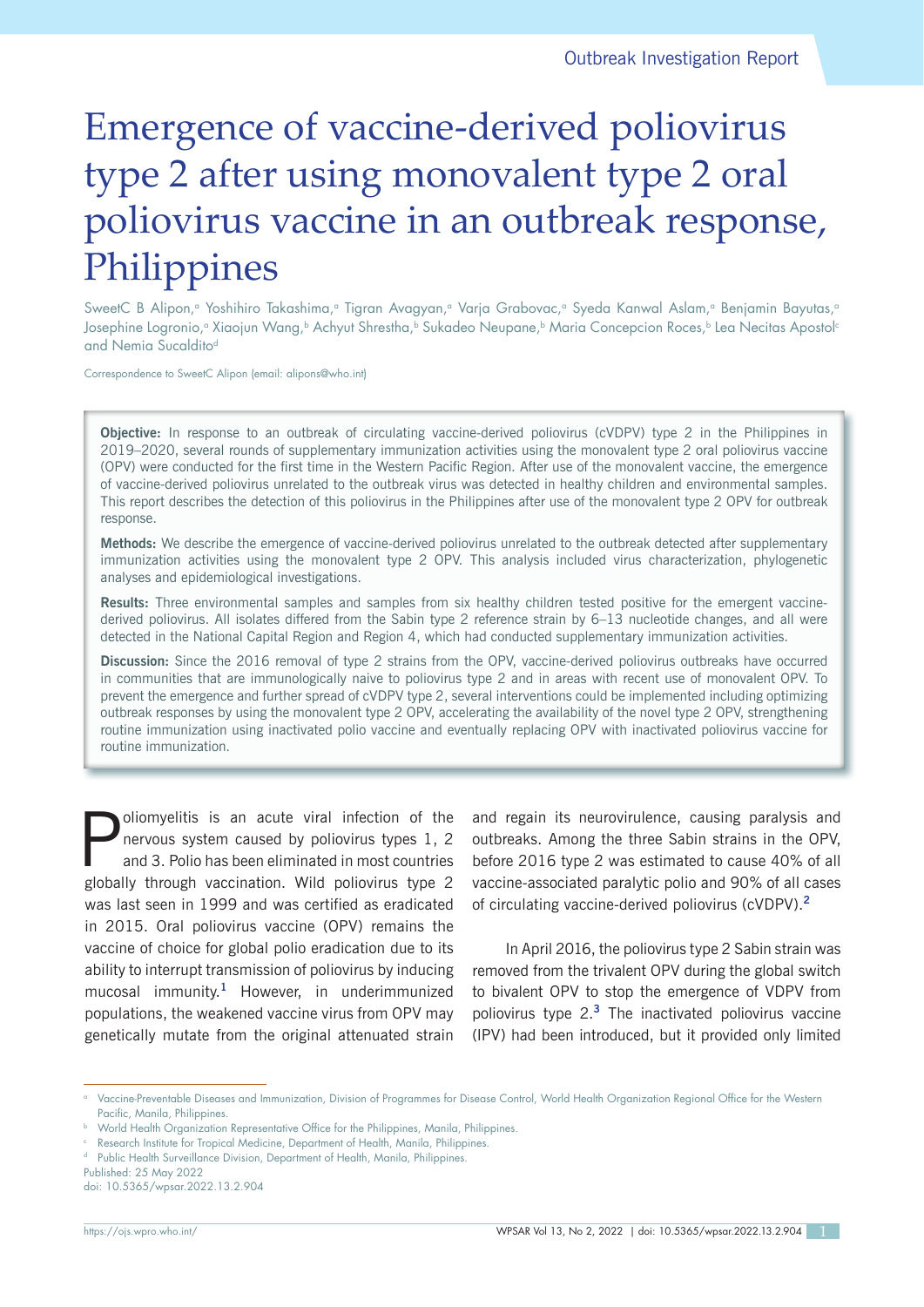mucosal immunity to stop the spread of poliovirus, and at the time of the switch, there was a severe shortage of the IPV so that large cohorts of newborns were left unvaccinated.**<sup>4</sup>** As a result, the number of outbreaks from cVDPV type 2 (cVDPV2) has been increasing due to large gaps in population immunity to poliovirus type 2.**<sup>5</sup>** The expanding global cohort of children without the immunity against poliovirus type 2 that would prevent transmission could result in established endemicity of VDPV.**<sup>6</sup>**

To combat the growing threat of cVDPV2, several interventions could be implemented including optimizing outbreak responses by using the monovalent type 2 OPV, strengthening routine immunization by using IPV and accelerating the availability of the novel type 2 OPV. However, use of the monovalent type 2 OPV to control outbreaks of cVDPV2 carries the risk of seeding emergent strains of VDPV2 that have the potential for further circulation.**<sup>7</sup>** This has been observed through molecular epidemiological analysis of cVDPV2 outbreaks that resulted from suboptimal coverage of supplementary immunization activities (SIAs) that used the monovalent type 2 OPV within outbreak response zones or in contacts travelling outside of response zones.**6,7** Therefore, use of the monovalent type 2 OPV in outbreak responses is governed by the strict criteria of the protocol of the Global Polio Eradication Initiative (GPEI) and the decision to release the monovalent type 2 OPV from global stocks, authorized by the Director-General of the World Health Organization (WHO) based on the recommendations of the GPEI's Eradication and Outbreak Management's advisory group.

On 19 September 2019, a polio outbreak was declared by the Department of Health in the Philippines after confirmation of cVDPV2 in a child with acute flaccid paralysis (AFP) that was reported from Lanao Del Sur Province in the Bangsamoro Autonomous Region of Muslim Mindanao (BARMM). The index child was a 3-year-old girl with no history of polio vaccination and onset of paralysis on 26 June 2019. Poliovirus collected from stool in July 2019 had 65 nucleotide changes from the Sabin type 2 reference strain and was genetically linked to isolates collected from July to August in environmental samples in Manila, National Capital Region (NCR) and Davao (Mindanao), confirming widespread circulation of VDPV2 within the Philippines.

From June 2019 to March 2021, a further 20 stool samples from 13 AFP cases, two contacts of AFP cases and five healthy children, plus 23 environmental samples tested positive for cVDPV2. Geographically, this outbreak occurred in the Luzon and Mindanao groups of islands, with concentrated virus detection in BARMM and NCR and other regions, including Regions 3, 7, 10, 11 and 12. Analyses revealed that these isolates were genetically linked to one another, and had between 61 and 71 nucleotide changes from the Sabin type 2 reference strain. The last cVDPV2 isolate from a human came from a stool sample from a 1-year-old child from Cabanatuan City, Nueva Ecija, who had onset of paralysis on 15 January 2020. The last cVDPV2 isolate detected in an environmental sample was collected on 16 January 2020 from the Butuanon River in Mandaue City, Region 7.

Along with the cVDPV2 outbreak, VDPV2 was isolated in August 2019 from stool samples from an AFP case with a primary immunodeficiency disorder residing in Laguna, Region 4A. Genetic analysis showed 64–107 nucleotide changes for this isolate compared with the Sabin type 2 reference strain, but it was not genetically linked with any other isolates from other sources in the country.

The use of the monovalent type 2 OPV for the cVDPV2 outbreak response in the Philippines was approved on 24 September 2019. From October 2019 to December 2020, 15 SIAs were completed in outbreakaffected areas, utilizing more than 13 million doses of monovalent type 2 OPV and achieving coverage of 79% to 102% (**Fig. 1**). However, within 30–120 days of monovalent type 2 OPV use, isolates of emergent VDPV2 were detected in several areas where the outbreak response had taken place, and these had between 6 and 13 nucleotide changes from the Sabin type 2 reference strain, which suggests the emergence of a new strain. As there was no evidence of circulation, they were classified as ambiguous VDPV2.

This report summarizes the emergence of VDPV2 following use of the monovalent type 2 OPV to respond to the cVDPV2 outbreak in the Philippines, and it contributes to the regional and global knowledge about and experience of the risks related to the use of monovalent type 2 OPV and possible preventive and mitigation activities.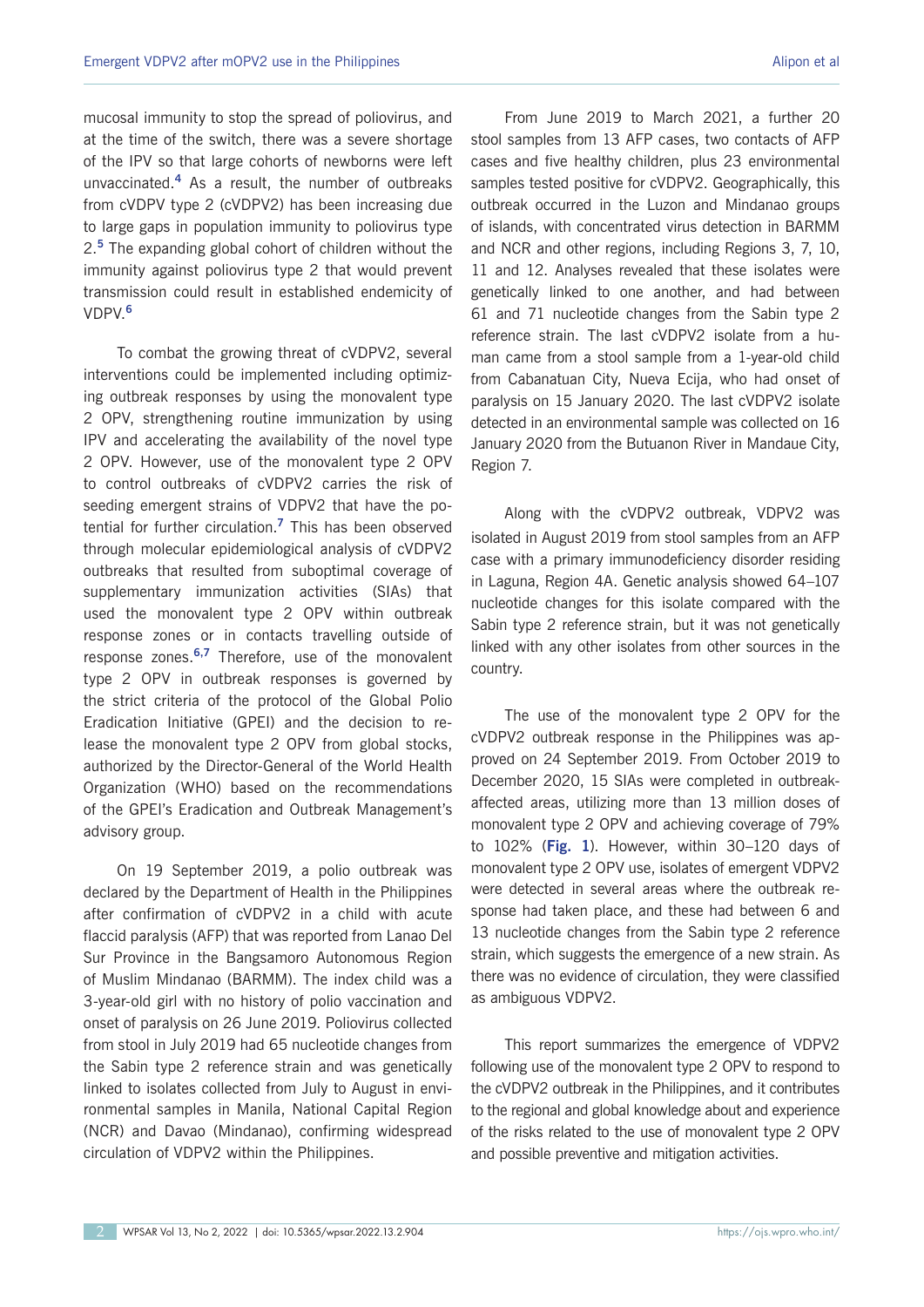## Fig. 1. **Timeline of supplementary immunization activities using the monovalent type 2 oral poliovirus vaccine and identification of ambiguous isolates of vaccine-derived poliovirus type 2, the Philippines, 2019–2020**



Percentages in bold are coverage rates.

AFP: acute flaccid paralysis; aVDPV2: ambiguous vaccine-derived poliovirus type 2; NCR: National Capital Region; nt: nucleotide changes; R: Region; WRF: Water Rec**lamation Facility** 

# **METHODS**

The polio surveillance system in the Philippines follows the GPEI protocol and includes AFP surveillance conducted by the Epidemiology and Surveillance Units of the Department of Health.**<sup>8</sup>** This is supplemented by environmental surveillance conducted by the polio team at the Research Institute for Tropical Medicine, whereby environmental samples are collected from all 17 regions.**<sup>9</sup>** At the Research Institute, all samples undergo testing for concentration of sewage, virus culture and intratypic differentiation for serotyping of polioviruses. Every poliovirus type 2 isolate and discordant (non-Sabin) poliovirus types 1 and 3 isolates are sent to the National Institute of Infectious Diseases in Japan for phylogenetic analyses using standardized WHO methods.**<sup>10</sup>** Samples are sequenced and phylogenetic trees are developed to determine the genetic linkage of the polioviruses and their relatedness to the Sabin strain and to one another. Using a global database of known cVDPVs, the genetic linkage of newly detected VDPVs to known VDPVs can

be determined. We analysed demographic, clinical and laboratory information recorded in the polio surveillance database and describe the emergent VDPV2 isolates in relation to the timeline of the SIAs that used the monovalent type 2 OPV (**Fig. 1**). This analysis included findings from virus characterization, phylogenetic analyses and epidemiological investigations.

# **RESULTS**

From October 2019 to December 2020, three environmental samples and six healthy children tested positive for new VDPV2 unrelated to the outbreak virus. All isolates had between 6 and 13 nucleotide changes from the Sabin type 2 reference strain, and all were detected in NCR and Region 4, the regions that conducted SIAs using monovalent type 2 OPV (**Fig. 2**).

The first emergent VDPV2 strain was detected in stool from a close contact of an AFP case in Misamis Occidental Province, Region 10, in January 2020. This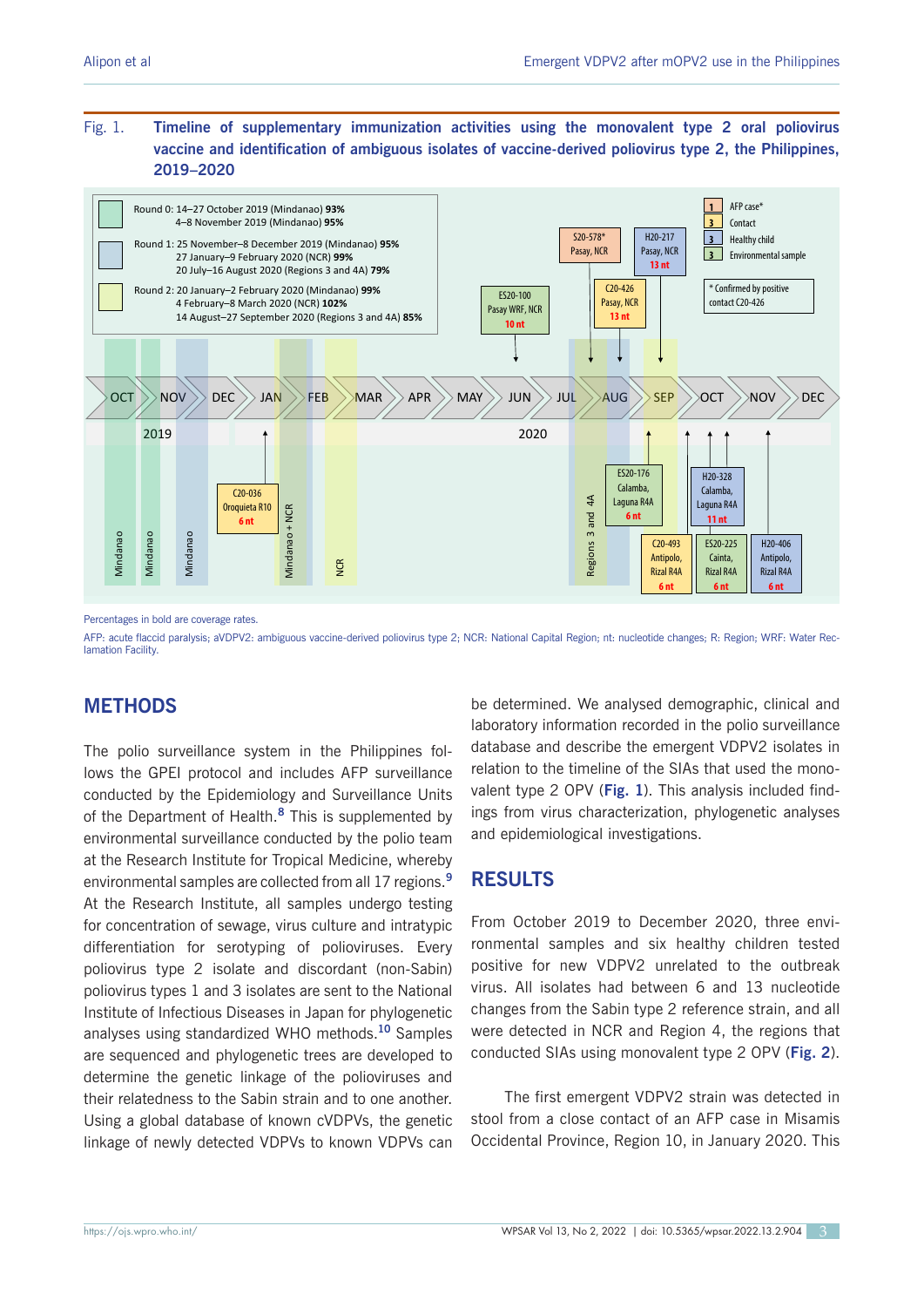#### Fig. 2. **Spot map of ambiguous vaccine-derived poliovirus type 2, the Philippines, 2019–2020**



AFP: acute flaccid paralysis; aVDPV2: ambiguous vaccine-derived poliovirus type 2; mOPV2: monovalent type 2 oral poliovirus vaccine; NCR: National Capital Region; nt: nucleotide changes; WRF: Water Reclamation Facility.

## Table 1. **Isolates of emergent vaccine-derived poliovirus type 2 collected from children in the Philippines, 2019–2020**

| Case no.<br>(case)<br><i>identifier</i> ) | Age, sex        | City, region                           | No. of OPV<br>or IPV doses<br>received | Date of stool<br>collection            | <b>Result</b>           | No. of<br>nucleotide<br>changes from<br>the Sabin type 2<br>reference strain |
|-------------------------------------------|-----------------|----------------------------------------|----------------------------------------|----------------------------------------|-------------------------|------------------------------------------------------------------------------|
| 1 (C20-036)                               | 3 years, female | Oroquieta City,<br>Misamis Occidental  | 5                                      | 9 January 2020                         | aVDPV2                  | 6                                                                            |
| 2 (S20-578)                               | 6 years, male   | Pasay City, National<br>Capital Region | 3                                      | 1: 12 August 2020<br>2: 13 August 2020 | <b>Both</b><br>negative | Close contact<br>(C20-426) was<br>positive                                   |
| $3($ C20-426)                             | 1 year, male    | Pasay City, National<br>Capital Region | 5                                      | 25 August 2020                         | aVDPV2                  | 13                                                                           |
| 4 (H2O-217)                               | 7 months, male  | Pasay City, National<br>Capital Region |                                        | 22 September 2020                      | aVDPV2                  | 13                                                                           |
| 5 (C20-493)                               | 2 years, male   | Antipolo City, Rizal                   | $\overline{4}$                         | 12 October 2020                        | aVDPV2                  | 6                                                                            |
| 6 (H <sub>2</sub> 0-328)                  | 2 years, male   | Calamba City,<br>Laguna                | 3                                      | 30 October 2020                        | aVDPV2                  | 11                                                                           |
| 7 (H <sub>2</sub> 0-406)                  | 1 year, male    | Antipolo City, Rizal                   | 2                                      | 22 November 2020                       | aVDPV2                  | 6, 7                                                                         |

aVDPV2: ambiguous vaccine-derived poliovirus type 2; IPV: inactivated poliovirus vaccine; OPV: oral poliovirus vaccine.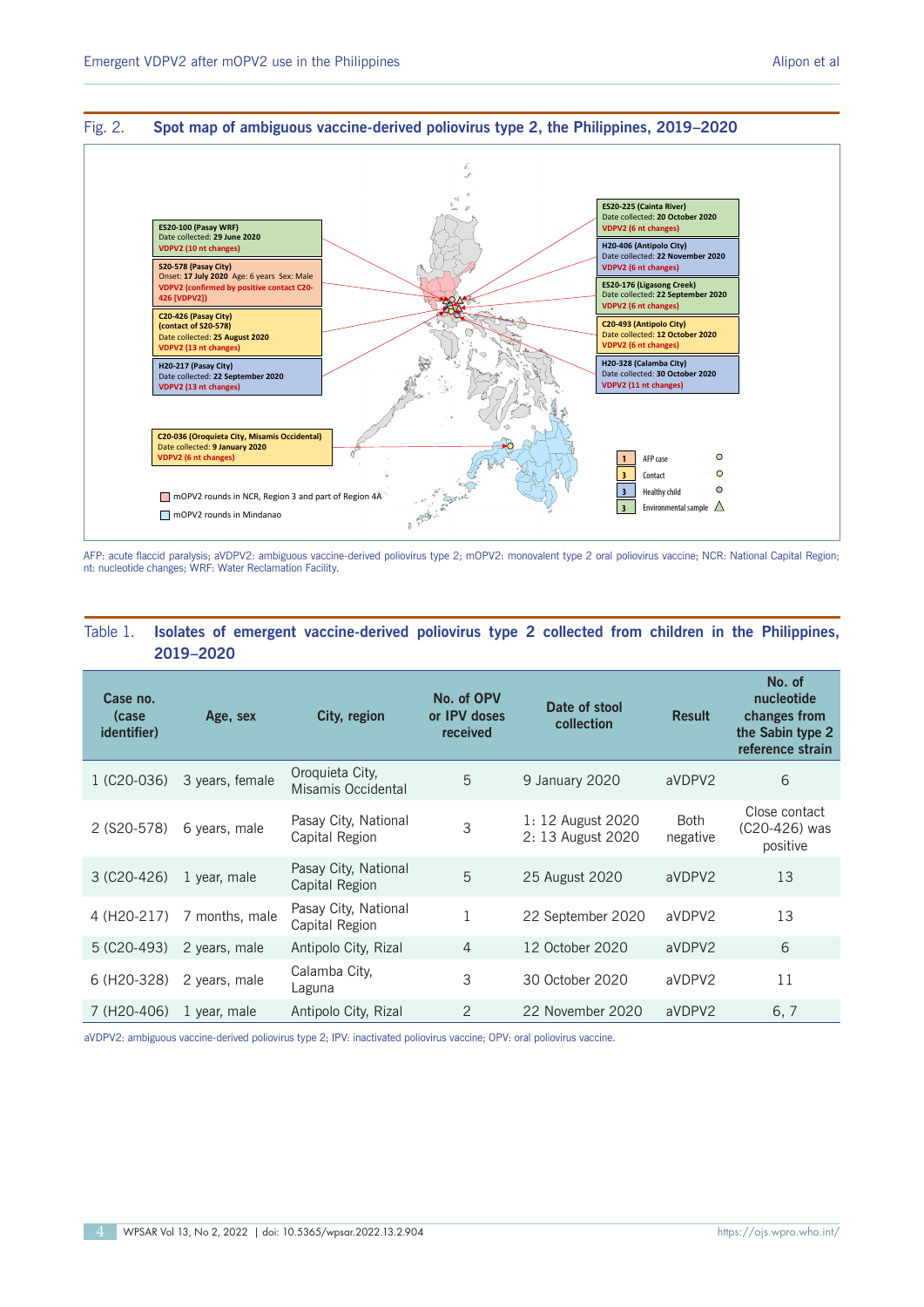| Sample no.<br>(sample)<br><i>identifier</i> ) | <b>Site</b>                                                                          | Round no. and date of<br>supplementary immunization<br>activity using monovalent type 2<br>oral poliovirus vaccine in area | Date of collection | <b>Result</b> | No. of<br>nucleotide<br>changes from<br>the Sabin type 2<br>reference strain |
|-----------------------------------------------|--------------------------------------------------------------------------------------|----------------------------------------------------------------------------------------------------------------------------|--------------------|---------------|------------------------------------------------------------------------------|
| 1 (ES20-100)                                  | Pasay Water<br><b>Reclamation Facility</b><br>Pasay City, National<br>Capital Region | 1: 27 January–8 February 2020<br>2: 24 February-7 March 2020                                                               | 29 June 2020       | aVDPV2        | 10                                                                           |
| 2 (ES20-176)                                  | Ligasong Creek<br>Calamba City.<br>Laguna                                            | 1: 3-30 August 2020<br>2: 14-27 September 2020                                                                             | 22 September 2020  | aVDPV2        | 6                                                                            |
| 3 (ES20-225)                                  | Cainta River<br>Cainta, Rizal                                                        | 1: 24 August–6 September 2020<br>2: 14 September-1 October 2020                                                            | 20 October 2020    | aVDPV2        | 6                                                                            |

## Table 2. **Isolates of emergent vaccine-derived poliovirus type 2 collected in environmental samples, the Philippines, 2020**

aVDPV2: ambiguous vaccine-derived poliovirus type 2.

was within 60 days of the first SIA delivering monovalent type 2 OPV in Mindanao in 2019. The case was a 3-year-old girl who received her first dose of the monovalent type 2 OPV during the SIA in November 2019. Genetic analysis of the isolate showed six nucleotide changes from the Sabin type 2 reference strain and revealed no genetic link to other cVDPV2 isolates.

The second emergent VDPV2 isolate was detected in an environmental sample from Pasay City, NCR, in June 2020. This was within 120 days of the SIAs using the monovalent type 2 OPV in NCR. The virus had 10 nucleotide changes from the Sabin type 2 reference strain and was not genetically linked to other known VDPV2 isolates. Following this detection, further investigations were conducted, including searching for AFP cases, conducting a household survey and collecting stool samples from healthy children in high-risk barangays (the smallest administrative unit in the Philippines) in the catchment area of the environmental surveillance site in Pasay City. These case-finding efforts identified a 6-year-old boy with paralysis whose stool samples were negative for poliovirus due to inadequate samples; however, the stool sample collected from his close contact, a 1-year-old boy, tested positive for VDPV2 and had 13 nucleotide changes from the Sabin type 2 reference strain. The close contact had received two doses of the monovalent type 2 OPV during the SIAs in January and February 2020. In the high-risk barangays neighbouring the barangay with the AFP case, stool samples were collected from healthy children, and a

7-month-old boy was identified who also tested positive for VDPV2 and whose sample had 13 nucleotide changes from the Sabin type 2 reference strain. This child had received one dose of the monovalent type 2 OPV during the SIA in March.

Similarly, emergent VDPV2 isolates with six nucleotide changes from the Sabin type 2 reference strain were detected in environmental samples in Calamba, Laguna, in Region 4 in September 2020, within 30 days of the SIA using the monovalent type 2 OPV in Laguna Province. Heightened AFP surveillance was conducted in the city, which led to the detection of emergent VDPV2 in the stool sample of a healthy 2-year-old child. This child had received two doses of the monovalent type 2 OPV during the SIAs in Laguna in August and September 2020, and a stool sample was positive for VDPV2, and had 11 nucleotide changes from the Sabin type 2 reference strain, within 45 days after the last dose of the monovalent type 2 OPV.

In Antipolo, Rizal, a close contact of an AFP case tested positive for VDPV2 in November 2020. The close contact was a 2-year-old boy who had received two doses of the monovalent type 2 OPV during the SIAs in August and September 2020 in Rizal Province, Region 4. The isolated poliovirus had six nucleotide changes from the Sabin type 2 reference strain. This case triggered a household survey of healthy children in the affected barangay and other high-risk baran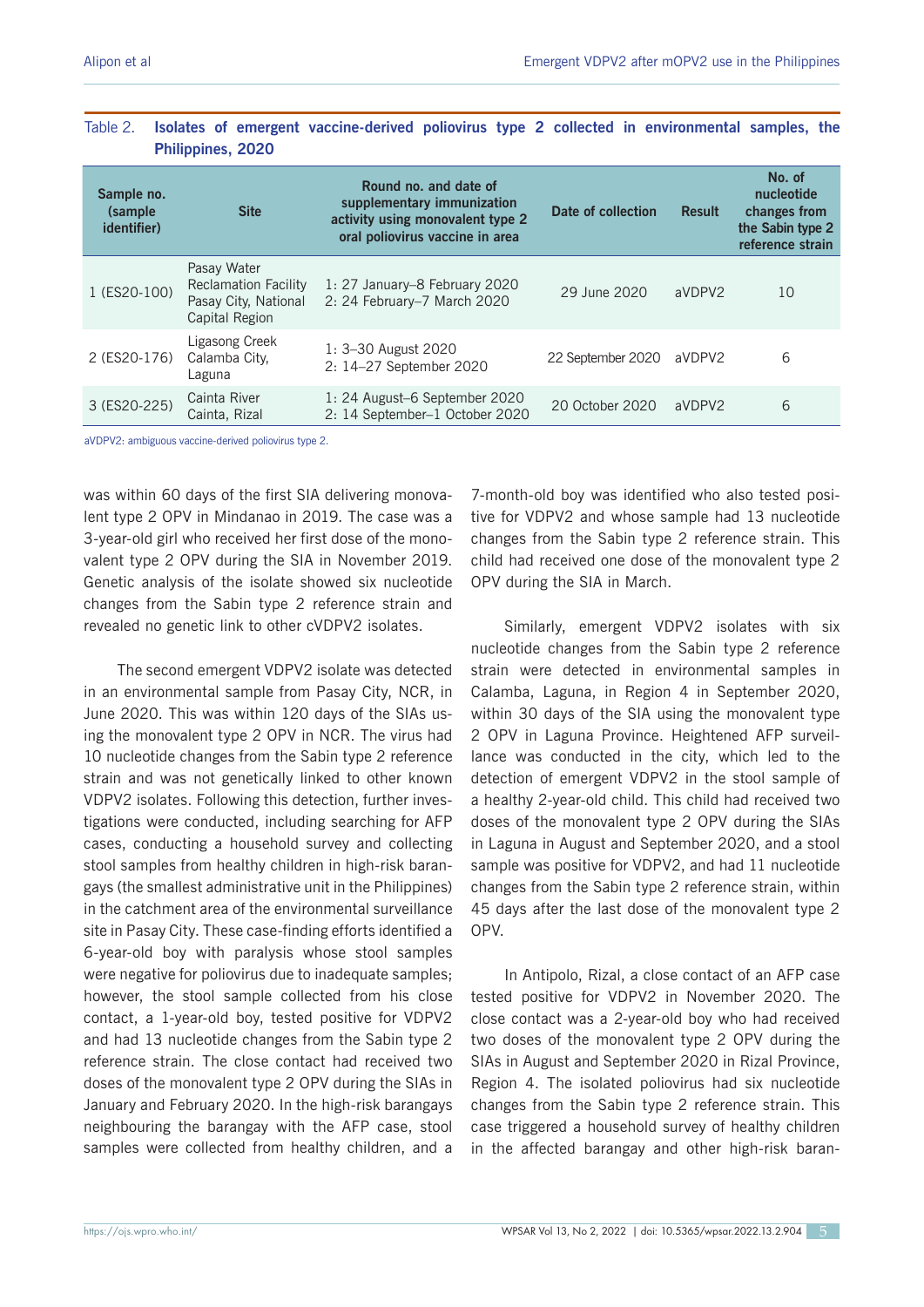gays. A healthy 1-year-old child who had not received any doses of the monovalent type 2 OPV during an SIA tested positive for VDPV2, and the isolate had six nucleotide changes.

Lastly, in a neighbouring municipality in Cainta, Rizal Province, emergent VDPV2 was detected in an environmental sample from the Cainta River in October 2020, within 60 days after the SIA using the monovalent type 2 OPV; the environmental isolate had six nucleotide changes. A summary of the isolates is given in **Tables 1** and **2**.

## **DISCUSSION**

In response to the cVDPV2 outbreak in the Philippines that comprised 20 cVDPV2 cases and contacts, 15 SIAs were conducted between October 2019 and December 2020 using the monovalent type 2 OPV. More than 13 million doses of the monovalent type 2 OPV were utilized. However, within 60–120 days of some of these SIAs, the emergent VDPV2 isolates were detected in the areas targeted by the outbreak response. These isolates were identified in the close contact of a child with paralysis, six healthy children and three environmental samples. All isolates had between 6 and 13 nucleotide changes from the Sabin type 2 reference strain and no genetic linkage to previously detected VDPVs in the Philippines.

Outbreaks of cVDPV are caused when the live, attenuated virus used in vaccines regains its neurovirulence, particularly in settings with chronically low coverage of routine and supplementary polio immunization or in immunodeficient individuals.**<sup>11</sup>** The risk of further cVDPV will persist while any of the three Sabin strains are used for vaccination, either in the bivalent OPV or the monovalent type 2 OPV. Of the three types of VDPVs, the risk of cVDPV2 outbreaks is highest because more than 3 years have passed since cessation of the use of the Sabin 2 vaccine strain, which has led to a decrease in mucosal immunity against type 2 poliovirus. Any VDPV2 emergence has the potential to cause outbreaks in populations that are immunologically naive to poliovirus type 2. A similar situation was observed in Central and Western Africa in 2019, where VDPV2 cases primarily affected type 2-naive children born after the switch from trivalent OPV to bivalent OPV.**<sup>7</sup>**

This cycle of polio associated with VDPV is likely to continue when a cVDPV2 outbreak response uses the monovalent type 2 OPV to interrupt transmission. The detection of emergent VDPV2 in the Philippines should serve as a warning not only for the Philippines but also for other countries with suboptimal coverage of routine polio immunization.

The risk of future cVDPV2 outbreaks appears to be a closer reality, given the scenario of fading type 2 immunity in OPV-using countries coupled with recent use of the monovalent type 2 OPV. In fact, the risk of a cVDPV outbreak is inevitable while there remain subpopulations with chronically low coverage of polio immunization and the use of any type of OPV continues in routine and supplementary polio immunization activities.

Live OPVs remain the workhorses of polio eradication programmes due to their ability to interrupt transmission. Since the removal of type 2 poliovirus from the OPV in 2016, the majority of cVDPV2 outbreaks reported globally have been detected in areas that recently used the monovalent type 2 OPV or in areas that border those where the monovalent type 2 OPV was used, reflecting the risk of VDPV2 emergence after the Sabin type 2 vaccine strain was used in the period after the vaccine changed.**<sup>6</sup>** To prevent the emergence and further spread of cVDPV2, several interventions could be implemented, including optimizing responses to outbreaks by using the monovalent type 2 OPV, strengthening routine immunization using IPV, accelerating the availability of the novel type 2 OPV and eventually replacing OPV with IPV for routine immunization after carefully considering epidemiological and programmatic aspects. This report summarizes the findings of the investigation into the emergence of a VDPV2 outbreak in the Philippines that occurred after the monovalent type 2 OPV was used during 2019–2020, and it adds to the growing global evidence of VDPV2 emergence in the period after the vaccine changed.

#### *Acknowledgements*

We would like to thank the staff members of the national, regional and city epidemiology and surveillance units who contributed to the investigation of this outbreak, the polio laboratory staff at the Research Institute for